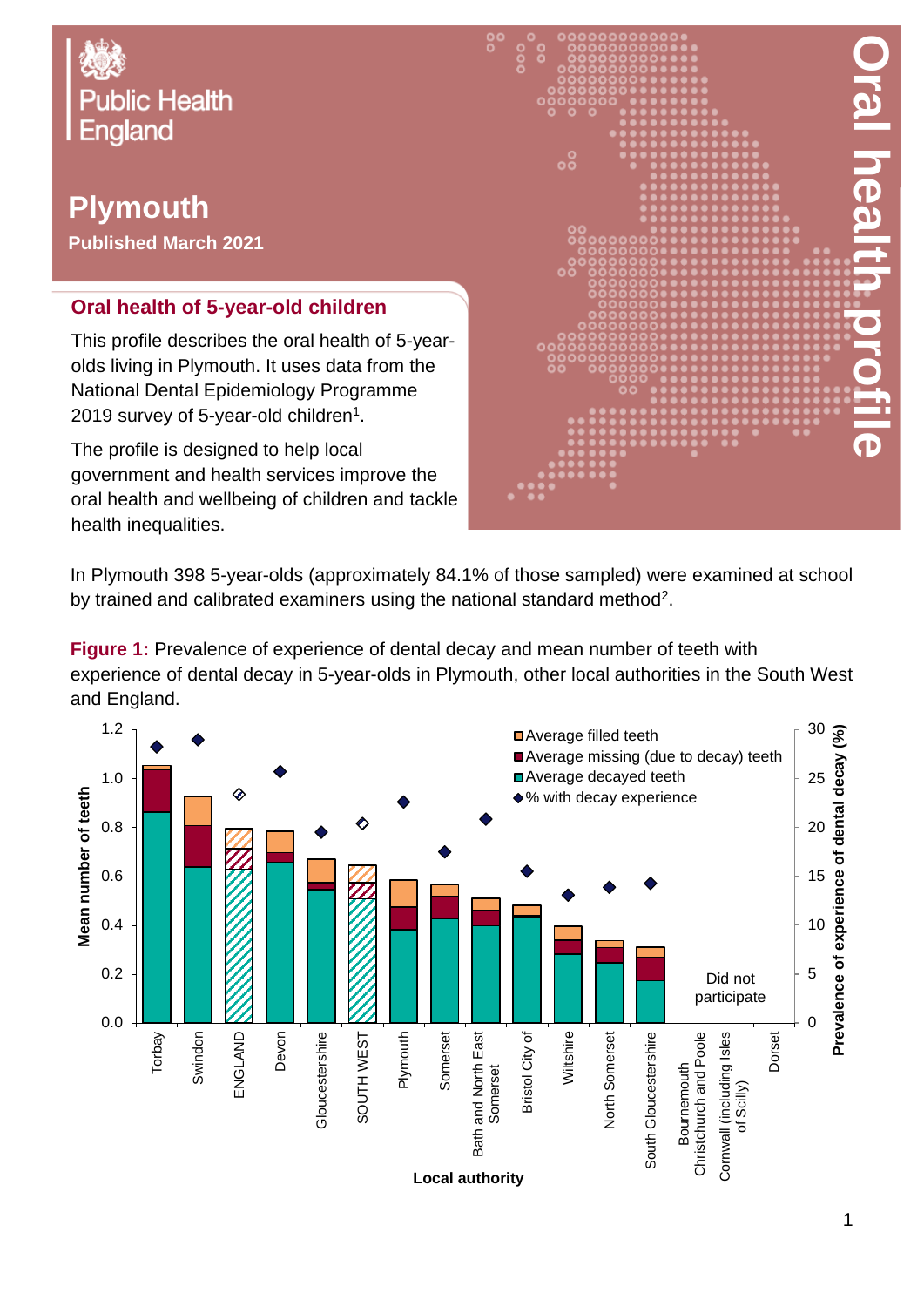**Table 1:** Experience of dental decay in 5-year-olds in Plymouth, other local authorities in the South West and England.

| Local authority                               | Prevalence<br><b>of</b><br>experience<br>of dental<br>decay (%) | Mean number of teeth<br>with experience of<br>dental decay in all<br>examined children<br>n (95% confidence<br>intervals) | Mean number of teeth<br>with experience of<br>dental decay in children<br>with any decay<br>experience<br>n (95% confidence<br>intervals) |  |
|-----------------------------------------------|-----------------------------------------------------------------|---------------------------------------------------------------------------------------------------------------------------|-------------------------------------------------------------------------------------------------------------------------------------------|--|
| Swindon                                       | 28.9                                                            | 0.9<br>$(0.59 - 1.27)$                                                                                                    | 3.2<br>$(2.33 - 4.08)$                                                                                                                    |  |
| Torbay                                        | 28.2                                                            | 1.1<br>$(0.77 - 1.34)$                                                                                                    | 3.7<br>$(3.01 - 4.44)$                                                                                                                    |  |
| Devon                                         | 25.7                                                            | 0.8<br>$(0.65 - 0.91)$                                                                                                    | 3.0<br>$(2.69 - 3.41)$                                                                                                                    |  |
| <b>ENGLAND</b>                                | 23.4                                                            | 0.8<br>$(0.78 - 0.81)$                                                                                                    | 3.4<br>$(3.36 - 3.44)$                                                                                                                    |  |
| Plymouth                                      | 22.6                                                            | 0.6<br>$(0.36 - 0.81)$                                                                                                    | 2.6<br>$(1.82 - 3.36)$                                                                                                                    |  |
| <b>Bath and North East</b><br>Somerset        | 20.8                                                            | 0.5<br>$(0.32 - 0.70)$                                                                                                    | 2.5<br>$(1.86 - 3.04)$                                                                                                                    |  |
| <b>SOUTH WEST</b>                             | 20.4                                                            | 0.6<br>$(0.59 - 0.70)$                                                                                                    | 3.2<br>$(2.99 - 3.34)$                                                                                                                    |  |
| Gloucestershire                               | 19.5                                                            | 0.7<br>$(0.56 - 0.78)$                                                                                                    | 3.4<br>$(3.02 - 3.85)$                                                                                                                    |  |
| Somerset                                      | 17.5                                                            | 0.6<br>$(0.47 - 0.66)$                                                                                                    | 3.2<br>$(2.84 - 3.63)$                                                                                                                    |  |
| Bristol, City of                              | 15.5                                                            | 0.5<br>$(0.22 - 0.74)$                                                                                                    | 3.1<br>$(1.91 - 4.31)$                                                                                                                    |  |
| South Gloucestershire                         | 14.3                                                            | 0.3<br>$(0.15 - 0.47)$                                                                                                    | $2.2\,$<br>$(1.36 - 2.99)$                                                                                                                |  |
| <b>North Somerset</b>                         | 13.9                                                            | 0.3<br>$(0.11 - 0.56)$                                                                                                    | 2.4<br>$(1.77 - 3.09)$                                                                                                                    |  |
| Wiltshire                                     | 13.1                                                            | 0.4<br>$(0.23 - 0.56)$                                                                                                    | 3.0<br>$(2.24 - 3.8)$                                                                                                                     |  |
| Bournemouth,<br><b>Christchurch and Poole</b> | <b>Did Not Participate</b>                                      |                                                                                                                           |                                                                                                                                           |  |
| Cornwall (including Isles<br>of Scilly)       | <b>Did Not Participate</b>                                      |                                                                                                                           |                                                                                                                                           |  |
| <b>Dorset</b>                                 | Did Not Participate                                             |                                                                                                                           |                                                                                                                                           |  |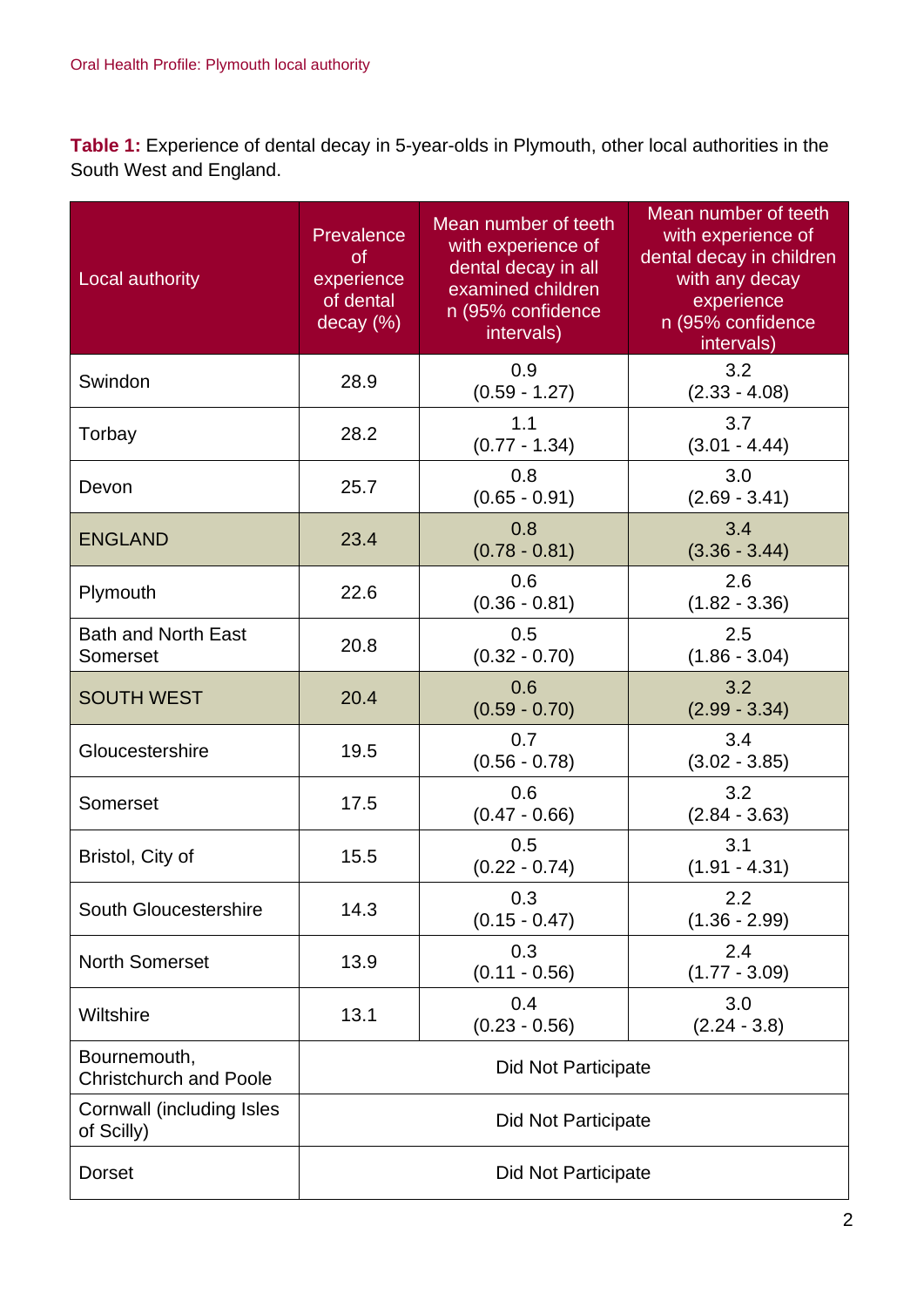**Table 2.** Measures of oral health among 5-year-olds in Plymouth, it's statistical neighbours, i the South West and England.

|                                                                                                    | Plymouth | <b>Statistical</b><br>neighbour within<br><b>South West:</b><br><b>Torbay</b> | Statistical<br>neighbour<br>comparator 1:<br><b>Torbay</b> | <b>South</b><br><b>West</b> | England |
|----------------------------------------------------------------------------------------------------|----------|-------------------------------------------------------------------------------|------------------------------------------------------------|-----------------------------|---------|
| Prevalence of<br>experience of dental<br>decay                                                     | 22.6%    | 28.2%                                                                         | 28.2%                                                      | 20.4%                       | 23.4%   |
| Mean number of teeth<br>with experience of<br>dental decay                                         | 0.6      | 1.1                                                                           | 1.1                                                        | 0.6                         | 0.8     |
| Mean number of teeth<br>with experience of<br>decay in those with<br>experience of dental<br>decay | 2.6      | 3.7                                                                           | 3.7                                                        | 3.2                         | 3.4     |
| Mean number of<br>decayed teeth in<br>those with experience<br>of dental decay                     | 1.6      | 3.0                                                                           | 3.0                                                        | 2.5                         | 2.7     |
| Proportion with active<br>decay                                                                    | 17.7%    | 26.3%                                                                         | 26.3%                                                      | 17.3%                       | 20.4%   |
| Proportion with<br>experience of tooth<br>extraction <sup>ii</sup>                                 | 2.3%     | 4.4%                                                                          | 4.4%                                                       | 1.9%                        | 2.2%    |
| Proportion with dental<br>abscess                                                                  | 0.0%     | 2.1%                                                                          | 2.1%                                                       | 1.0%                        | 1.0%    |
| Proportion with teeth<br>decayed into pulp                                                         | 3.7%     | 1.3%                                                                          | 1.3%                                                       | 2.2%                        | 3.3%    |
| Proportion with decay<br>affecting incisorsii                                                      | 1.6%     | 6.5%                                                                          | 6.5%                                                       | 4.0%                        | 5.2%    |
| Proportion with high<br>levels of plaque present<br>on upper front teethiv                         | 0.4%     | 0.0%                                                                          | 0.0%                                                       | 1.9%                        | 1.2%    |

<sup>i</sup>generated by the children's services statistical neighbour benchmarking tool, the neighbour within the South West has "Very Close" comparator characteristics and the national neighbour 1 has "Very Close" comparator characteristics<sup>3</sup>.

ii experience of extraction of one or more teeth on one or more occasions.

iii dental decay involving one or more surfaces of upper anterior teeth.

iv indicative of poor tooth brushing habits.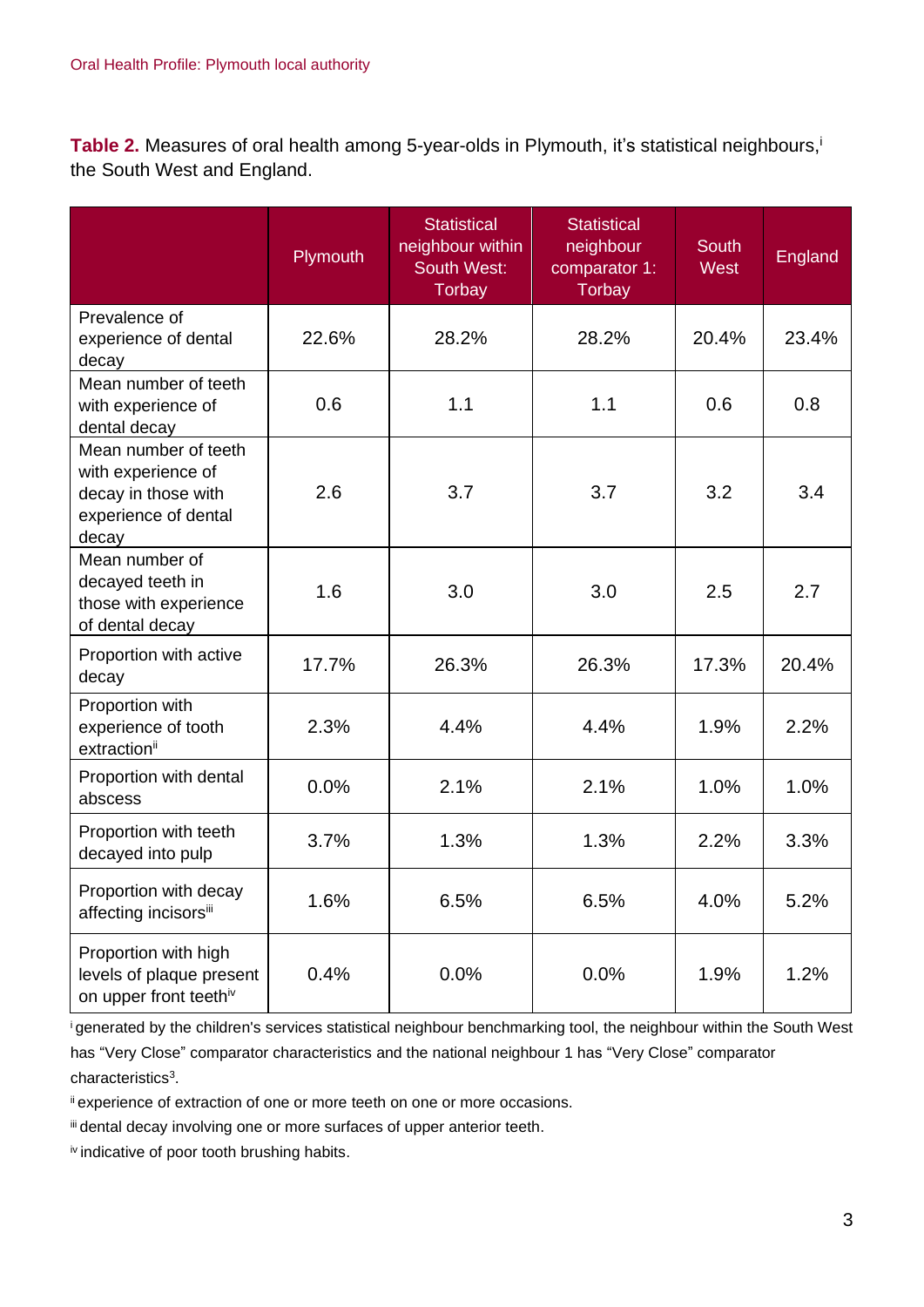**Figure 2:** Prevalence of experience of dental decay in 5-year-olds in Plymouth, by local authority Index of Multiple Deprivation (IMD) 2019 quintiles.



Error bars represent 95% confidence limits

**Figure 3:** Slope index of inequality in the prevalence of experience of dental decay in 5-yearolds in the South West.



Error bars represent 95% confidence limits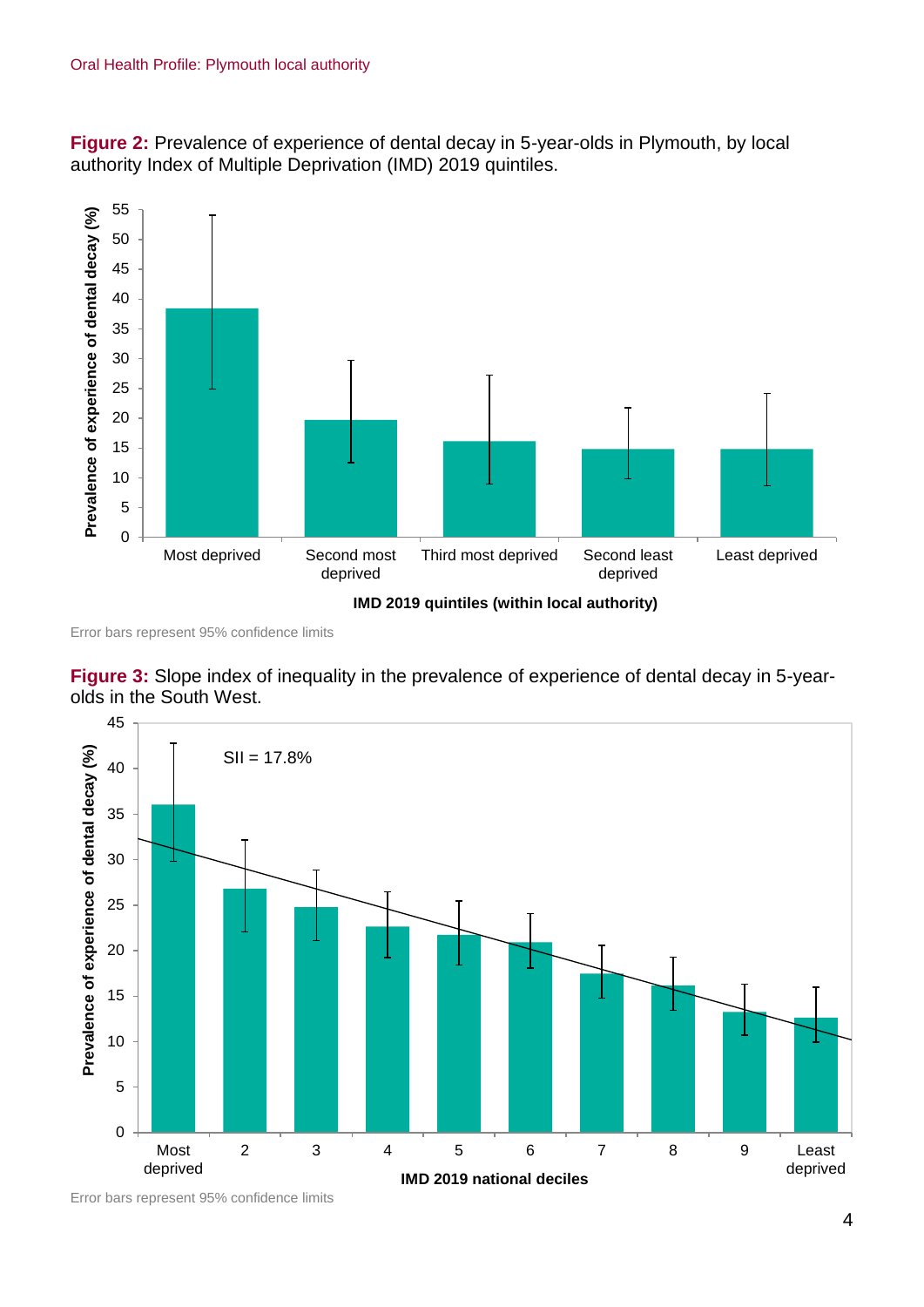**Figure 4:** Prevalence of experience of dental decay in 5-year-olds in Plymouth, the South West and England, by year.



Error bars represent 95% confidence limits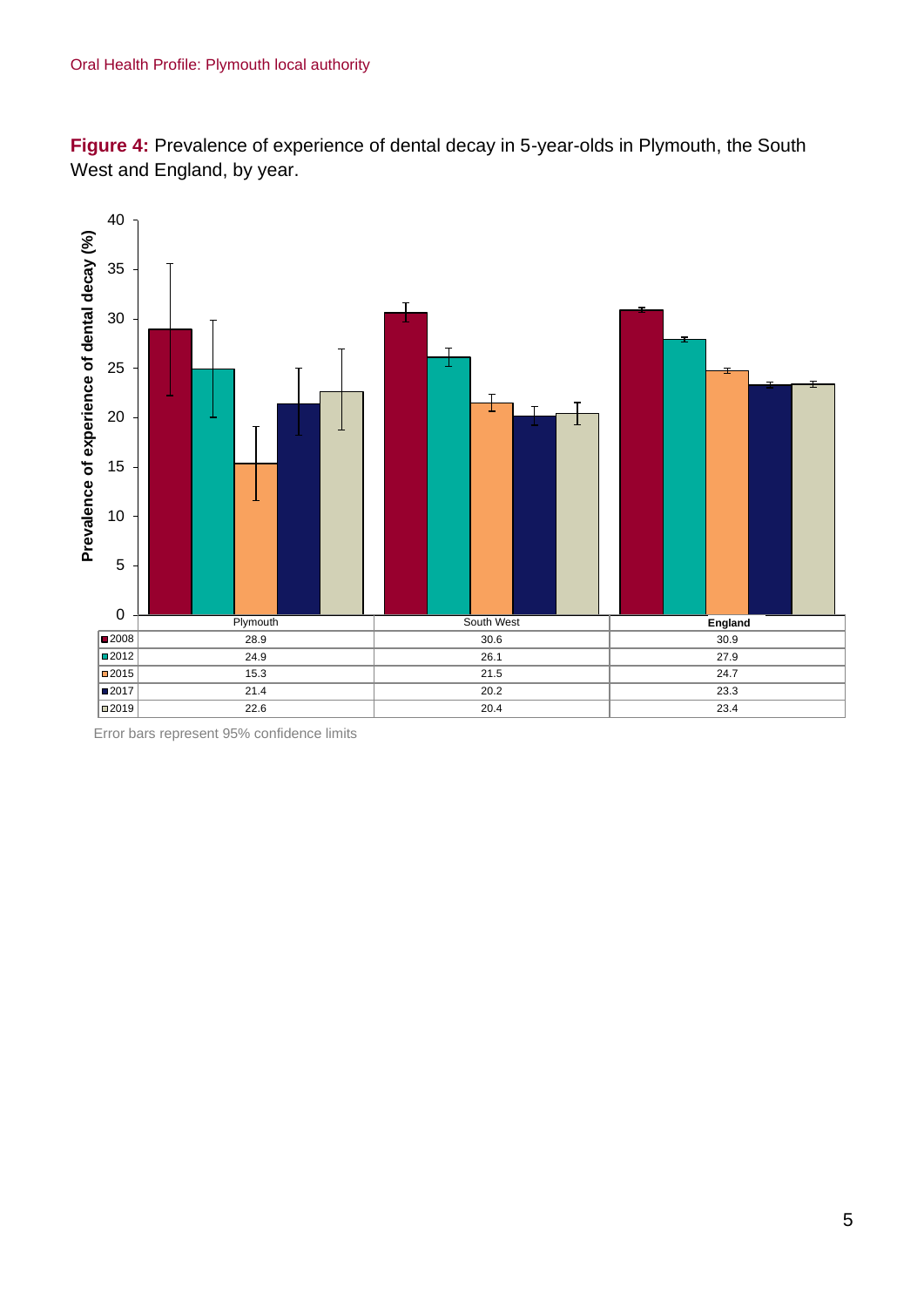**Table 3:** Experience of dental decay in 5-year-olds in the South West, by ethnic group.

| Ethnic group                    | Number of<br>children<br>examined<br>(N) | Prevalence of<br>experience of<br>dental decay<br>(% ) | Mean number of teeth<br>with experience of<br>dental decay among<br>children with any<br>experience of dental<br>decay n (95% CI) | Prevalence of<br>dental decay<br>affecting incisors<br>(%) |
|---------------------------------|------------------------------------------|--------------------------------------------------------|-----------------------------------------------------------------------------------------------------------------------------------|------------------------------------------------------------|
| Asian / Asian<br><b>British</b> | 135                                      | 42.2                                                   | 4.3<br>$(3.39 - 5.21)$                                                                                                            | 24.4                                                       |
| Black / Black<br><b>British</b> | 53                                       | 24.5                                                   | 2.2<br>$(1.34 - 3.12)$                                                                                                            | 3.8                                                        |
| <b>Mixed</b>                    | 167                                      | 21.6                                                   | 3.7<br>$(2.72 - 4.72)$                                                                                                            | 4.8                                                        |
| Not provided                    | 69                                       | 20.3                                                   | 3.2<br>$(2.14 - 4.29)$                                                                                                            | 5.8                                                        |
| White                           | 4,577                                    | 19.1                                                   | 3.0<br>$(2.85 - 3.21)$                                                                                                            | 3.2                                                        |
| Other ethnic<br>background      | 20                                       | 5.0                                                    | 2.0<br>$(2.0 - 2.0)$                                                                                                              | 0.0                                                        |
| South West                      | 5,021                                    | 20.4                                                   | 3.2<br>$(2.99 - 3.34)$                                                                                                            | 4.0                                                        |

**Figure 5:** Prevalence of experience of dental decay in 5-year-olds in the South West, by ethnic group.



Error bars represent 95% confidence limits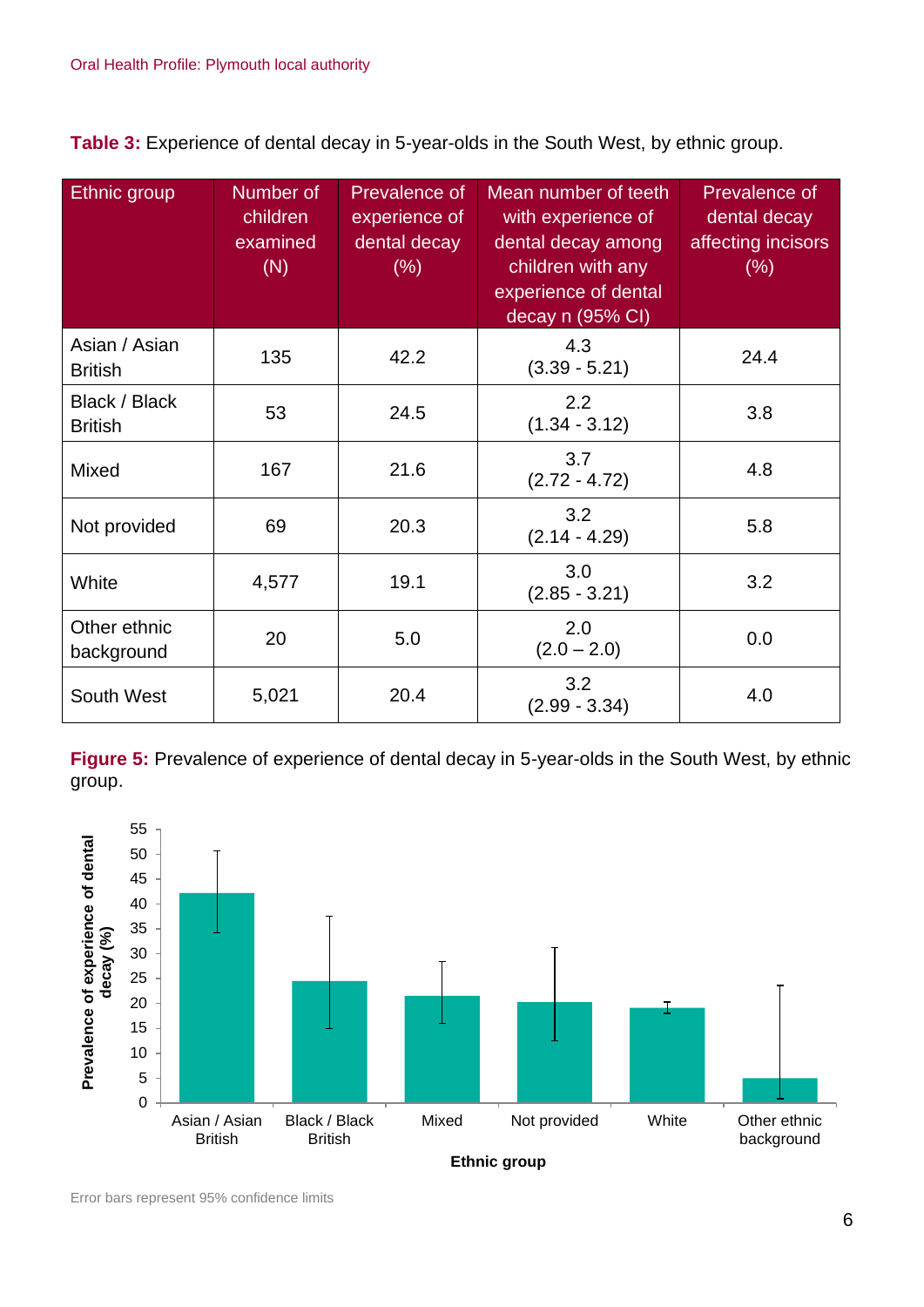

**Figure 6:** Prevalence of experience of dental decay in 5-year-olds in Plymouth, by ward 2017.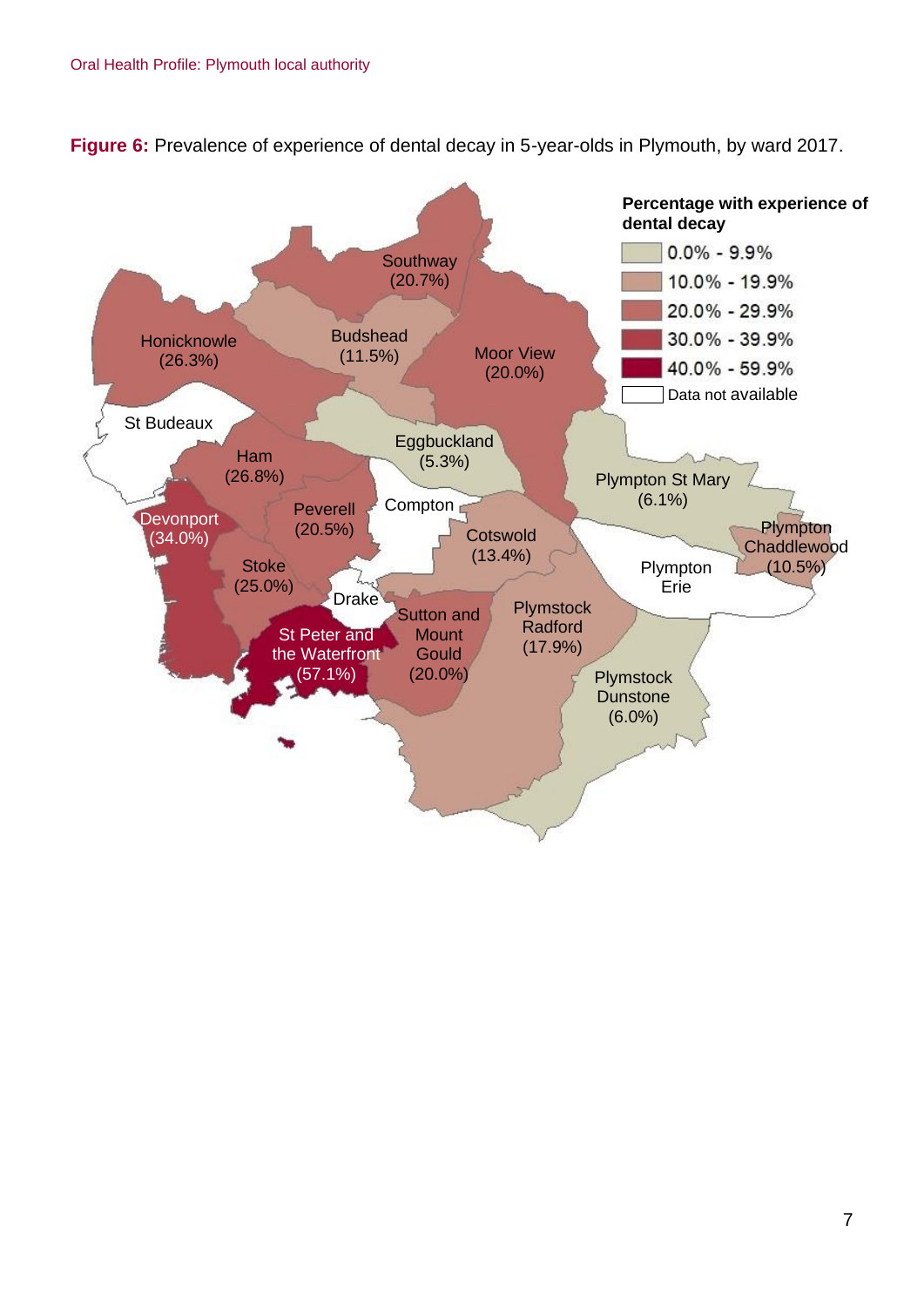### **Summary**

In Plymouth average levels of dental decay are similar to the average for England. Within Plymouth, the highest levels of experience of dental decay are clustered around the St Peter and the Waterfront ward.

The small sample size means it is not possible to provide information at ward level using 2019 data. Future surveys could be commissioned to provide larger samples to facilitate local analysis. Commissioning High Quality Information to Support Oral Health Improvement: A toolkit about dental epidemiology for local authorities, commissioners and partners is available to support the commissioning of oral health surveys $^4$ .

Public health interventions can improve child oral health at a local level. Local authorities improving oral health: commissioning better oral health for children and young people is available to support local authorities to commission oral health improvement programmes for children and young people aged up to 19 years<sup>5</sup>.

If further local analysis is required, please contact the national dental public health team: DentalPHIntelligence@phe.gov.uk

## **References**

1. Public Health England (2020). National Dental Epidemiology Programme for England: oral health survey of 5-year-olds 2019 [Online]. Available at: <https://www.gov.uk/government/statistics/oral-health-survey-of-5-year-old-children-2019> [Accessed 29 May 2020].

2. Pine, C.M., Pitts, N.B. and Nugent, Z.J. (1997a). British Association for the Study of Community Dentistry (BASCD) guidance on the statistical aspects of training and calibration of examiners for surveys of child dental health. A BASCD co-ordinated dental epidemiology programme quality standard. Community Dental Health 14 (Supplement 1):18-29.

3. Children's services statistical neighbour benchmarking tool [online]. Available at: [www.gov.uk/government/publications/local-authority-interactive-tool-lait](http://www.gov.uk/government/publications/local-authority-interactive-tool-lait) [Accessed 29 May 2020].

4. Public Health England (2016). Commissioning high quality information to support oral health improvement. A toolkit about dental epidemiology for local authorities, commissioners and partners [Online]. Available at:

[https://assets.publishing.service.gov.uk/government/uploads/system/uploads/attachment\\_data/](https://assets.publishing.service.gov.uk/government/uploads/system/uploads/attachment_data/file/773332/Commissioning_High_Quality_Information_to_Support_Oral_Health_Improvement.pdf) [file/773332/Commissioning\\_High\\_Quality\\_Information\\_to\\_Support\\_Oral\\_Health\\_Improvement.](https://assets.publishing.service.gov.uk/government/uploads/system/uploads/attachment_data/file/773332/Commissioning_High_Quality_Information_to_Support_Oral_Health_Improvement.pdf) [pdf](https://assets.publishing.service.gov.uk/government/uploads/system/uploads/attachment_data/file/773332/Commissioning_High_Quality_Information_to_Support_Oral_Health_Improvement.pdf)